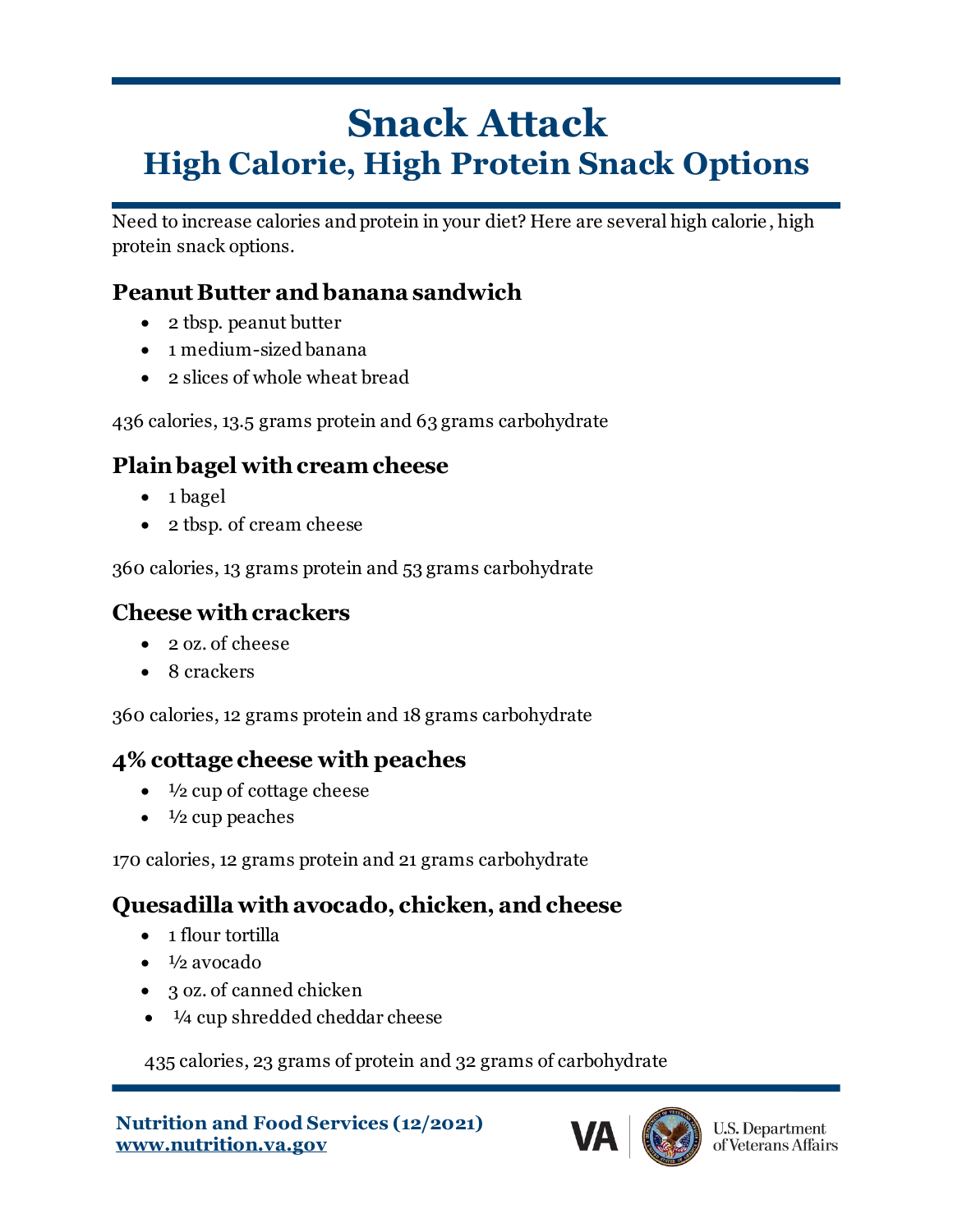#### **Pretzels, pita chips, toasted pita bread or naan with hummus**

- 1 serving (per package) of pretzels
- pita, chips, naan
- $\cdot$   $\frac{1}{4}$  cup hummus

250 calories, 6 grams protein, and 32 grams carbohydrate

### **Whole wheat English muffin with peanut butter and jelly/jam**

- 1 whole wheat English muffin
- 1 tbsp. peanut butter
- 1 tbsp. jelly/jam

360 calories, 11 grams protein and 46 grams carbohydrate

# **2% or Full-fat yogurt withgranola or dry cereal and fresh blueberries (or other fruit)**

- $\bullet$   $\frac{3}{4}$  cup yogurt
- $\bullet$   $\frac{1}{4}$  cup granola or dry cereal
- $\bullet$   $\frac{1}{4}$  cup fruit

332 calories, 18 grams protein and 32 grams carbohydrate

# **Oatmeal, milk, banana, raisins, and peanut butter**

- 1 packet Ready-to-Use plain instant oatmeal
- $\bullet$   $\frac{1}{2}$  c. milk
- $\bullet$   $\frac{1}{2}$  banana
- 2 tbsp. raisins
- 1 tbsp. peanut butter

380 calories, 11.5 grams protein and 59 grams carbohydrates

# **Tuna, chicken, or egg salad on a slice of bread or crackers**

(nutrition information will vary)



**U.S. Department** of Veterans Affairs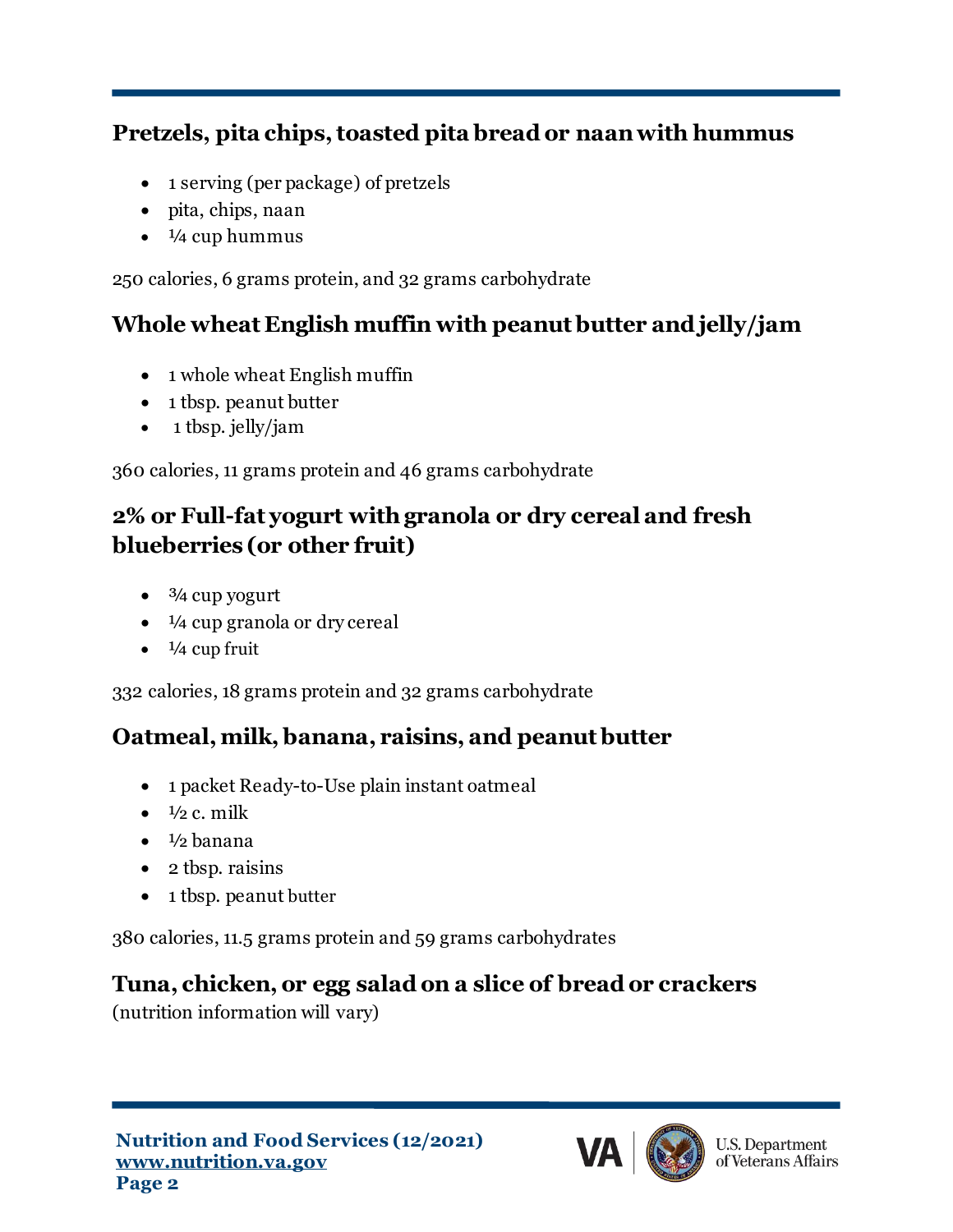#### **Additional ways to add in calories and protein to snacks:**

- **Honey** 64 calories in 1 tbsp.
- **Peanut butter** approximately 100 calories in 1 tbsp.
- **2% or full-fat dairy** products
- **Healthy fats** avocado, nuts (almonds, pistachios, peanuts), olive oil
- **Ice cream**

#### **No-Bake Energy Bites**

Time: 10 minutes Makes about 2 dozen

#### **Ingredients:**

- 1 cup (dry) oatmeal
- 2/3 cup unsweetened coconut flakes
- $\bullet$  1/2 cup peanut butter
- $\bullet$  1/2 cup ground [flax seed](http://rstyle.me/~37YjS)
- $\bullet$  1/2 cup chocolate chips or cacao nibs (optional)
- $\bullet$  1/3 cup honey
- 1 teaspoon [vanilla extract](http://rstyle.me/~37YqE)
- $\cdot$   $\frac{1}{2}$  cup raisins

#### **Directions:**

- 1. Stir all ingredients together in a medium bowl until thoroughly mixed. Cover and chill in the refrigerator for half an hour.
- 2. Once chilled, roll into 1 inch diameter balls. Store in an airtight container and keep refrigerated for up to 1 week.

#### **Nutrition Information** (serving size= 2 balls)

Calories: 280 Protein: 4 grams



**U.S. Department** of Veterans Affairs